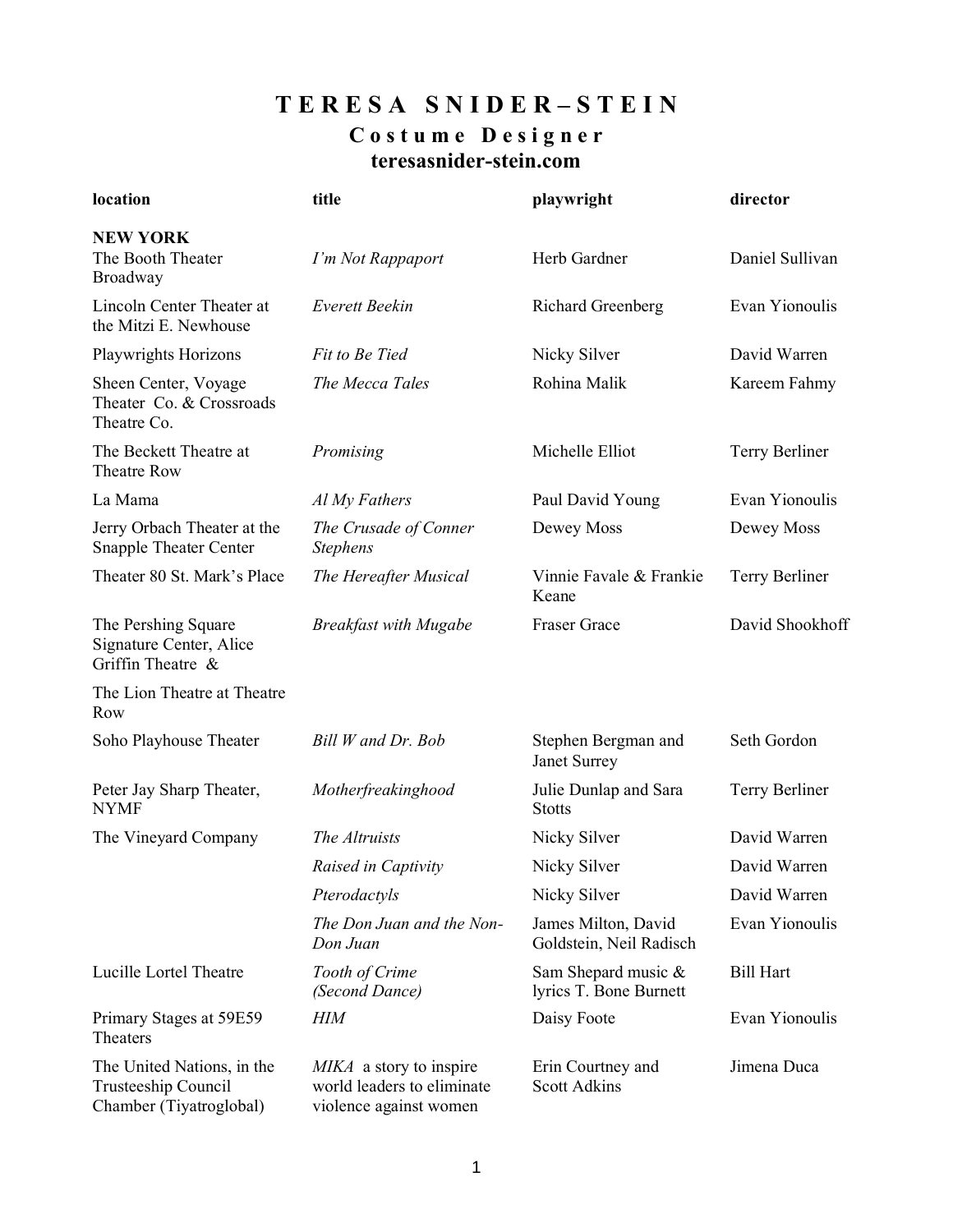| <b>Signature Theatre Company</b> | The Late Henry Moss                                                                                         | Sam Shepard                    | Joseph Chaikin                 |
|----------------------------------|-------------------------------------------------------------------------------------------------------------|--------------------------------|--------------------------------|
|                                  | Letters from Cuba                                                                                           | Marie Irene Forness            | Marie Irene Forness            |
|                                  | Mud and Drowning                                                                                            | Marie Irene Forness            | David Esbjornson               |
|                                  | Lake Hollywood                                                                                              | John Guare                     | Doug Hughes &<br>ltamar Kubovy |
|                                  | Marco Polo Sings a Solo                                                                                     | John Guare                     | Mel Shapiro                    |
|                                  | Mr. Peter's Connections<br>I Can't Remember Anything<br>and The Last Yankee                                 | Arthur Miller<br>Arthur Miller | Garry Hynes<br>Joe Chaikin     |
|                                  | Curse of the Starving Class                                                                                 | Sam Shepard                    | James Houghton                 |
|                                  | Triple-Bill: The Sad<br>Lament of Pecos Bill on<br>the Eve of Killing his Wife,<br>Killer's Head and Action | Sam Shepard                    | Darrell Larson                 |
|                                  | Chicago                                                                                                     | Sam Shepard                    | Joe Chaikin                    |
|                                  | The Alexander Plays<br><b>Suzanne in Stages</b>                                                             | Adrienne Kennedy               | Robbie McCauley                |
|                                  | <b>Sleep Deprivation Chamber</b>                                                                            | Adrienne Kennedy               | Michael Kahn                   |
|                                  | Funnyhouse of a Negro                                                                                       | Adrienne Kennedy               | Caroline Jackson<br>Smith      |
|                                  | A Movie Star has to Star in<br><b>Black and White</b>                                                       | Adrienne Kennedy               | Joseph Chaikin                 |
|                                  | A Young Man from Atlanta<br>(1995 Pulitzer Prize)                                                           | Horton Foote                   | Peter Masterson                |
|                                  | <b>Night Seasons</b>                                                                                        | Horton Foote                   | Horton Foote                   |
|                                  | <b>Talking Pictures</b>                                                                                     | Horton Foote                   | Carol Goodheart                |
|                                  | Sand, Counting the Ways,<br>and Listening                                                                   | <b>Edward Albee</b>            | <b>Edward Albee</b>            |
|                                  | Marriage Play                                                                                               | Edward Albee                   | James Houghton                 |
|                                  | Fragments                                                                                                   | <b>Edward Albee</b>            | James Houghton                 |
|                                  | Patient "A"                                                                                                 | Lee Blessing                   | Jeanne Blake                   |
|                                  | Lake Street Extension                                                                                       | Lee Blessing                   | Jeanne Blake                   |
|                                  | Fortinbras                                                                                                  | Lee Blessing                   | Jeanne Blake                   |
|                                  | Ambrosio                                                                                                    | Romulus Linney                 | Mr. Linney & James<br>Houghton |
|                                  | Heathen Valley                                                                                              | Romulus Linney                 | Mr. Linney & James<br>Houghton |
|                                  | A Woman without a Name                                                                                      | Romulus Linney                 | Thomas A. Bullard              |
|                                  | The Sorrows of Frederick                                                                                    | Romulus Linney                 | Romulus Linney                 |
|                                  | F. M and The Love Suicide<br>at Schofield Barracks                                                          | Romulus Linney                 | Romulus Linney                 |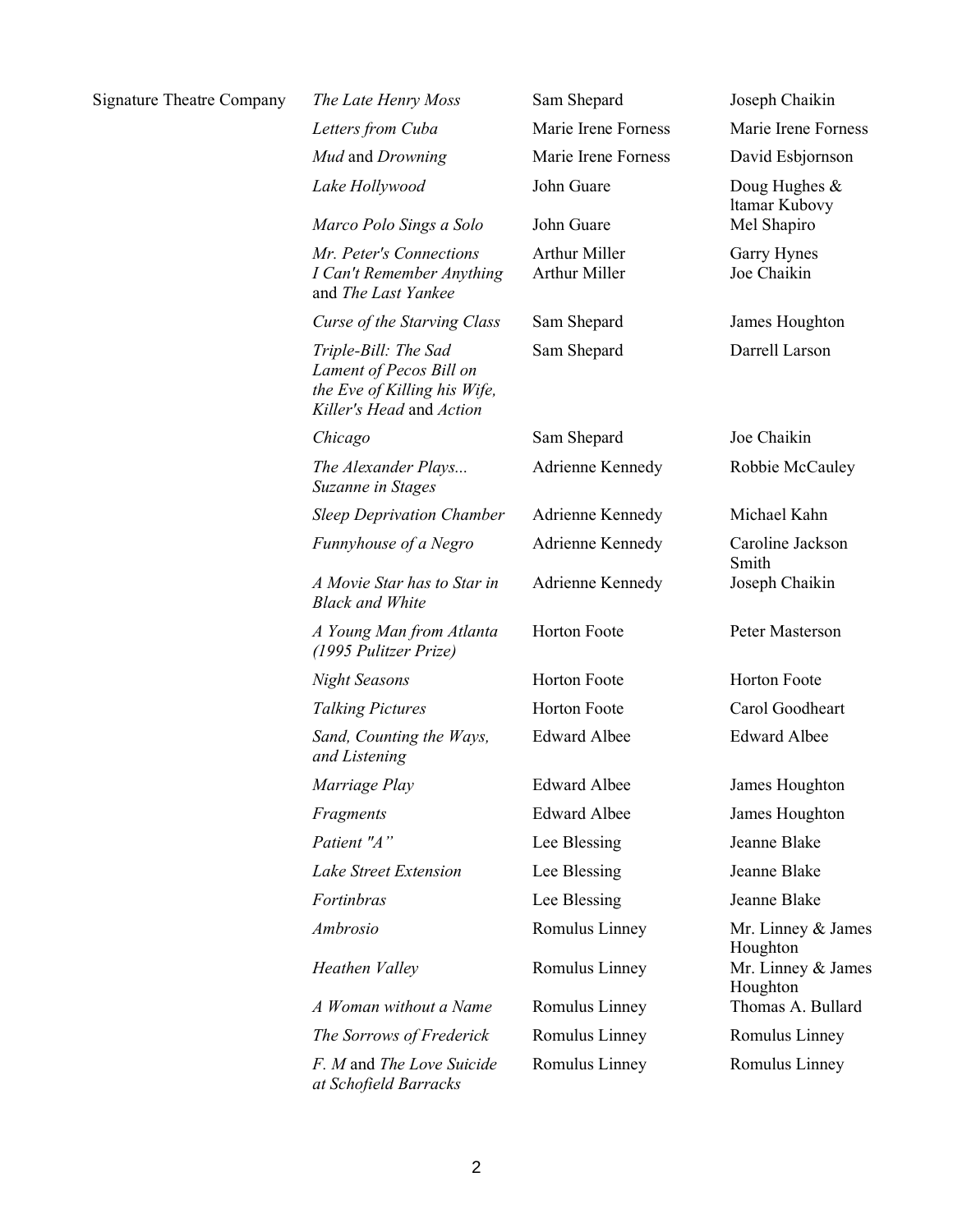| Theater Lab and the<br>Galapagos Art Space                                                                         | The Disappearance                                           | Helen Richardson                                         | Helen Richardson                                          |
|--------------------------------------------------------------------------------------------------------------------|-------------------------------------------------------------|----------------------------------------------------------|-----------------------------------------------------------|
| Classic Stage Company                                                                                              | Phaedra in Delirium                                         | Susan Yankowitz                                          | <b>Alison Summers</b>                                     |
| Mabou Mines at NYSF                                                                                                | Candide<br>Through the Leaves                               | Len Jenkins<br>Franz Xavier Kroetz                       | Carey Perloff and<br>David Esbjornson<br>JoAnne Akalaitis |
| Public Theatre                                                                                                     |                                                             |                                                          |                                                           |
| <b>INTERNATIONAL</b><br>Phillippe Festival (60 <sup>th</sup><br>Anniversary Celebration)<br>Kavala, Greece.        | $Ioada-Unearthing$ the<br>Odyssey of Io (World<br>Premiere) | Laura Tesman<br>Composer/Translator<br>Erato A. Kremmyda | Laura Tesman                                              |
| <b>USA TOURS</b><br>Paper Mill Playhouse, NJ<br>Ford's Theater,<br>Washington DC<br>Coconut Grove Playhouse,<br>FL | I'm Not Rappaport                                           | Herb Gardner                                             | Daniel Sullivan                                           |
| George Street Playhouse,<br>New Brunswick, NJ<br>The Acting Company, USA<br>tour                                   | The Glass Menagerie                                         | Tennessee Williams                                       | Gregory S. Hurst                                          |
| The Huntington Theatre<br>Company, Boston, MA<br>The Alley Theatre, Houston,<br>TX                                 | A Young Man from Atlanta                                    | Horton Foote                                             | Peter Masterson                                           |
| <b>REGIONAL</b>                                                                                                    |                                                             |                                                          |                                                           |
| The Huntington Theatre<br>Company, Boston, MA                                                                      | 36 Views                                                    | Naomi Iizuka                                             | Evan Yionoulis                                            |
| The Alley Theatre,<br>Houston, TX                                                                                  | The Play about the Baby                                     | <b>Edward Albee</b>                                      | <b>Edward Albee</b>                                       |
| Goodspeed Opera<br>Company, Norma Terris<br>Theatre, Chester, CT                                                   | <b>Captains Courageous</b>                                  | book & lyrics Patrick<br>Cook, music Frederick<br>Freyer | David Warren                                              |
| South Coast Repertory,<br>Costa Mesa, CA                                                                           | Raised in Captivity                                         | Nicky Silver                                             | David Warren                                              |
| Dallas Theatre Center,<br>Dallas, TX                                                                               | Real Women Have Curves                                      | Josephina Lopez                                          | Evan Yionoulis                                            |
| Williamstown Theatre<br>Festival, Main Stage,<br>Williamstown, MA                                                  | Two                                                         | Romulus Linney                                           | Thomas Allan<br><b>Bullard</b>                            |
| Oregon Shakespeare Festival<br>Midnight Project                                                                    | After Medea                                                 | Helen E. Richardson                                      | Helen E. Richardson                                       |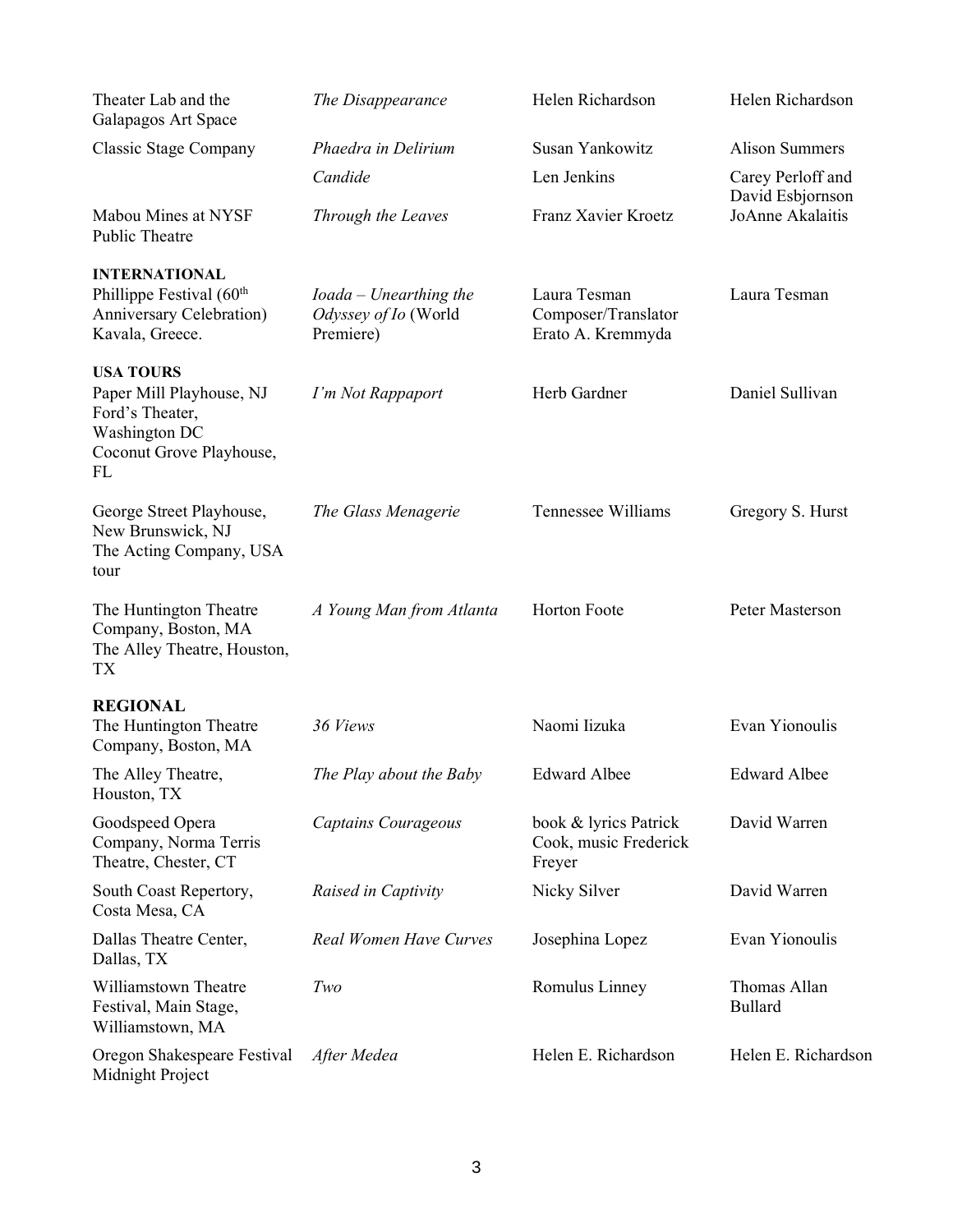| Corporate Industrial<br>Malvern, PA.                                                  | One World<br>(Original Musical)                      | Terry Berliner                                                               | Terry Berliner                                         |
|---------------------------------------------------------------------------------------|------------------------------------------------------|------------------------------------------------------------------------------|--------------------------------------------------------|
| Dorset Theatre Festival,<br>Dorset, VT                                                | Out of the City<br>(world premiere)                  | Leslie Ayvazian                                                              | Dina Janis                                             |
|                                                                                       | <b>Barefoot in the Park</b>                          | Neil Simon                                                                   | Jenn Thompson                                          |
| North Shore Summer<br>Theater Workshop in Long<br>Island, NY                          | The 25th Annual Putnam<br><b>County Spelling Bee</b> | William Finn                                                                 | Terry Berliner                                         |
|                                                                                       | Live Out Loud                                        | Terry Berliner                                                               | Terry Berliner                                         |
| Chappelear Drama Center,<br>OWU Delaware, OH                                          | Fashion                                              | Ann Cora Mowatt,<br>adapted Bonnie Milne<br>Gardner                          | <b>Bonnie Milne</b><br>Gardner                         |
| George Street Playhouse,<br>New Brunswick, NJ                                         | Twist                                                | book William F. Brown,<br>music Tena Clark & Gary<br>Prim, lyrics Tena Clark | Gregory S. Hurst<br>Mercedes Ellington<br>choreography |
| NY Stage & Film $\omega$<br>Vassar Powerhouse Th.<br>Poughkeepsie, NY                 | Minutes from the Blue Route                          | Ton Donaghy                                                                  | David Warren                                           |
| Appalachian Summer<br>Festival, Boone, NC                                             | Heathen Valley                                       | Romulus Linney                                                               | James Houghton                                         |
| New Mexico Repertory<br>Theatre, Santa Fe, NM                                         | <b>Burn This</b>                                     | Lanford Wilson                                                               | Susan Fenichell                                        |
| Mary B. Burch Theater,<br>Essex, NJ                                                   | <b>Blood Knot</b>                                    | Athol Fugard                                                                 | Hal DeWindt                                            |
| <b>FILM TELEVISION</b>                                                                |                                                      |                                                                              |                                                        |
| Let Me Think Productions,<br>HOH, NY                                                  | Once Again in the Bamboo<br>(short film)             | Peilin Kuo                                                                   | Peilin Kuo                                             |
| Let Me Think Productions,<br>HOH, NY                                                  | Once Upon a Time in the<br>Bamboo (short film)       | Peilin Kuo                                                                   | Peilin Kuo                                             |
| Redwall Productions,<br>NYC, NY                                                       | Roz Abrams Smile<br>(short film)                     | Rosalyn Williams                                                             | Rosalyn Williams                                       |
| V. Favale Productions                                                                 | Hereafter Musical<br>music video                     | Vinnie Favale &<br>Frankie Keane                                             | Vinnie Favale                                          |
| Niagaravation Productions,<br>Brooklyn, NY                                            | Niagaravation<br>(Comedy, Sci-fi)                    | Maria Newsom                                                                 | Joe Romano                                             |
| Platonic Films,<br>NYC, NY                                                            | <i>Thanks Ed</i> (short film)                        | Kevin Segalla                                                                | Kevin Segalla                                          |
| Worldwide Pants and<br>CBS, NYC, NY.<br>filled in for vacationing<br>costume designer | The Late Show with David<br>Letterman $(TV)$         | Rob Burnett                                                                  | Hal Gurnee                                             |

## **AWARDS**